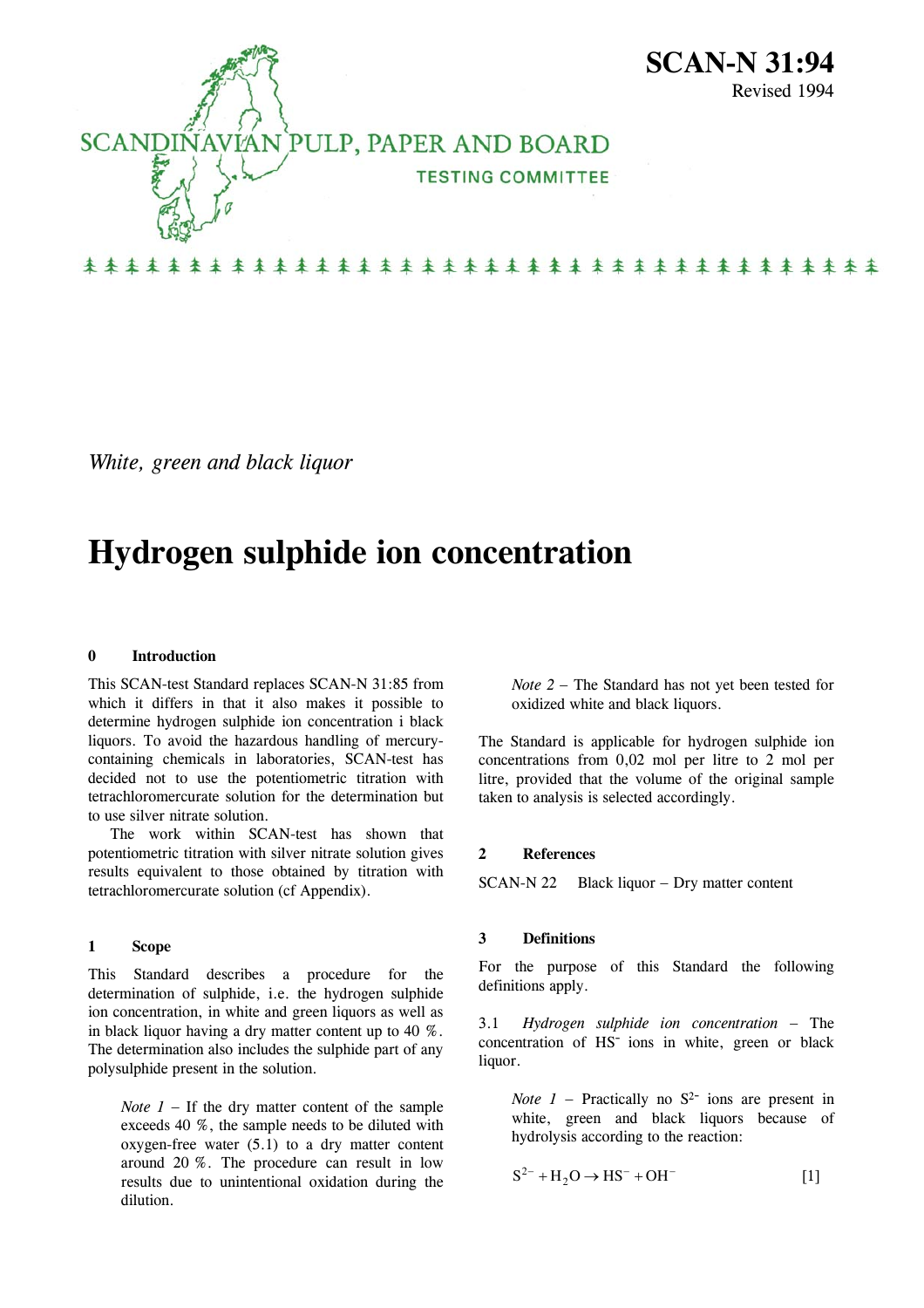3.2 *Sulphidity* − The ratio of the concentration of hydrogen sulphide ions to the mean sum of the concentrations of hydroxyl and hydrogen sulphide ions:

$$
\text{Sulfidity} = \frac{2c(HS^{-})}{c(OH^{-}) + c(HS^{-})}
$$

*Note* 2 − The derived property sulphidity is often used to describe white and green liquors. The property is a dimensionless quotient and is normally expressed as a percentage.

#### **4 Principle**

The procedure is based on potentiometric titration with silver nitrate solution:

$$
HS^{-} + OH^{-} + 2Ag^{+} \rightarrow Ag_{2}S_{\text{(black ppt)}} + H_{2}O
$$
 [2]

$$
CH_3S^{-} + Ag^{+} \rightarrow AgCH_3S_{(yellow\,ppt)} \tag{3}
$$

Sulphite ions are added to the sample solution in order to dissolve any polysulphide ions that are present:

$$
nSO_3^{2-} + S_nS^{2-} + H_2O \to nS_2O_3^{2-} + HS^- + OH^-
$$
 [4]

Each polysulphide ion thus contributes one sulphide ion to the sulphide content. As the titration is performed in alkaline solution, thiosulphate or sulphite ions do not interfere in the determination.

#### **5 Reagents**

5.1 All chemicals must be of analytical grade. Use oxygen-free water for the preparation of the solutions.

*Note* − Oxygen-free water can be prepared from distilled water either by boiling the water for 15 min or by displacing the oxygen with nitrogen gas.

5.2 *Silver nitrate*,  $c(AgNO_3) = 0.1$  mol/l. Dissolve 17 g of dry silver nitrate,  $AgNO<sub>3</sub>$ , in a 1000 ml volumetric flask. Stir and fill up to the mark with water (5.1). Determine the concentration in the following way:

 Weigh approximately 750 mg of dried potassium chloride, KCl, to an accuracy of 0,5 mg into a 100 ml volumetric flask, and fill up to the mark with water (5.1). With a precision pipette, take 5 ml for titration in distilled water. Titrate with the silver nitrate solution to the first inflection point. From the silver nitrate consumption, *a* ml, calculate the silver nitrate concentration in moles per litre to four decimal places.

 Calculate the silver nitrate concentration,  $c(AgNO_3)$ , in mol per litre, as follows:

$$
c(AgNO_3) = \frac{5 \times b}{a \times 100 \times 74,5513}
$$
 [5]

where

- *a* is the silver nitrate consumption, in millilitres;
- *b* is the amount of potassium chloride weighed, in milligrams;

74,5513 is the relative molecular mass of KCl.

Store the silver nitrate solution in a dark glass bottle.

 Commercially available solutions of silver nitrate may be used.

5.3 *Sodium hydroxide solution*, *c*(NaOH) approx. 1 mol/l. Dissolve 40 g of NaOH in 1 litre of water  $(5.1).$ 

5.4 *Alkaline sodium sulphite solution,*  $c(Na_2SO_2)$  *=* approximately 0,5 mol/l. Dissolve 60 g of sodium sulphite,  $Na<sub>2</sub>SO<sub>3</sub>$  and 40 g of sodium hydroxide, NaOH, in 1 litre of water  $(5.1)$ .

5.5 *Ammonia,* (approx. 25 % NH3).

#### **6 Apparatus**

6.1 *Automatic titration equipment.* An automatic device for potentiometric titration including a motorized burette (e.g. 10 or 20 ml) and a recorder.

6.2 *Indicator electrode*, a polished silver rod. When it is apparent that the reagents have affected the silver electrode, it shall be cleaned using ordinary silver polish. Store the electrode in a dry place when not in use.

6.3 *Reference electrode*, a calomel electrode.

Check the indicator electrode (6.2) and the reference electrode (6.3) regularly. This can be done by measuring the potential of a mixture of sodium hydroxide (5.3) and ammonia (5.5) solution. The potential should be approximately -200 mV. After sulfide ion solution is added, the potential drops to -800 mV to -900 mV. Replace faulty electrodes.

6.4 *Syringe*, volume 1 ml and/or 2 ml, calibrated.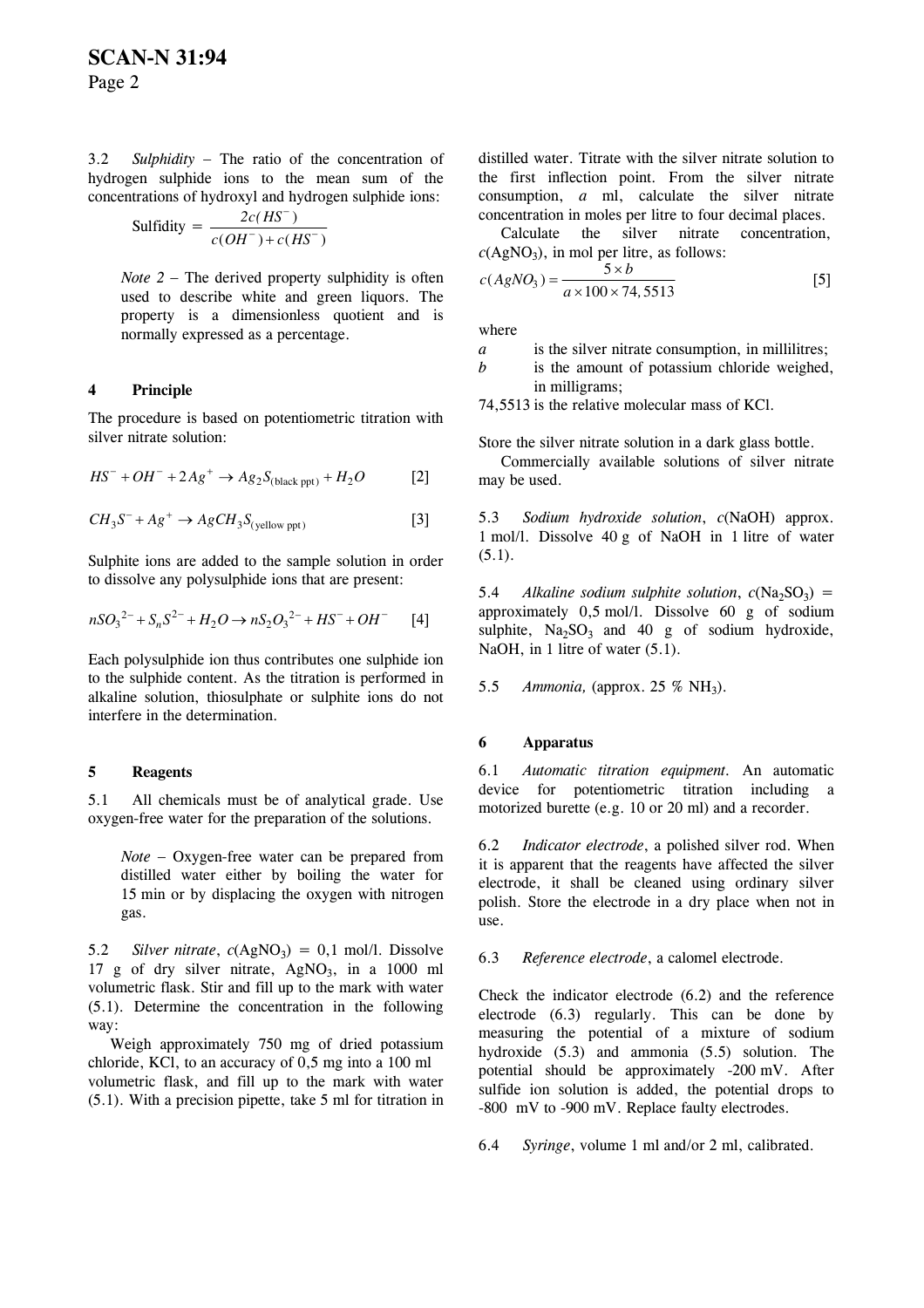#### **7 Pre-treatment of sample**

White, green and black liquors are sensitive to oxidation by air. Prevent oxidation by keeping the sample bottles filled to the rim and tightly closed.

 Most white and green liquors as well as black liquors contain small amounts of polysulphide. In order to dissolve the sulphide part of the polysulphide, pretreat the sample according to the following procedure:

 Heat a portion of about 10 ml alkaline sodium sulphite solution  $(5.4)$  to 80 to 90 °C. With the calibrated syringe (6.4), add an exactly known volume (1 ml to 2 ml) of the sample. Wait 2 to 3 min until the reaction [4] is complete.

*Note 1*− Only when it has been ascertained that no polysulphide is present in the samples to be analysed, may the pre-treatment be omitted. Check for the presence of polysulphides by running portions of the same sample with and without pre-treatment. If no polysulphide is present the shape of the titration curve (see Clause 8, Note 4) should be unaffected by the pretreatment.

*Note* 2 − The polysulphide content in white, green and black liquors is normally low, which means that no pre-treatment is normally necessary.

#### **8 Procedure**

Run the pretreatment and the titration procedures in duplicate.

 To the pretreated sample add approximately 40 ml of sodium hydroxide solution (5.3) and 5 ml ammonia  $(5.5).$ 

 If the pretreatment has been omitted, increase the volume of sodium hyroxide solution to 50 ml.

*Note 1* − The addition of ammonia results in a more flocculated precipitate which makes the inflection point easier to estimate.

*Note* 2 − No cooling of the pre-treated sample is required. The waiting time and the dilution of the sample solution with sodium hydroxide solution is sufficient.

The volume of black liquor sample taken to analysis can be decreased or increased, if necessary. In this case, the amount of sodium hydroxide solution should be adjusted correspondingly.

 *Titration.* Operate the titration equipment (6.1) as instructed by the manufacturer.

Insert the electrodes (6.2 and 6.3) in the sample solution and stir vigorously to prevent precipitated silver sulphide from sticking to the electrodes. Titrate with the silver nitrate solution (5.2) past the first inflection point so that an S-shaped curve is obtained. Read off the volume (*a* ml) of the silver nitrate solution consumed at the first inflection point.

 The inflection point is generally found at a cell potential of −650 mV. If the inflection point is difficult to locate, the consumption at −650 mV may be used instead. This shall then be mentioned in the report.

*Note* 3 − Two inflection points can be obtained in a pre-treated black liquor sample. The first inflection point corresponds to hydrogen sulphide (HS-) as described by reaction [2] and the second inflection point corresponds to methyl mercaptan  $(CH<sub>3</sub>SH)$  as described by [3]. The concentration of methyl mercaptan is obtained from the difference in consumed volume between the two inflection points. If the difference is small it is markedly influenced by experimental errors. The result for methyl mercaptan calculated as indicated therefore often has a poor precision. This should be borne in mind when such results are used.

*Note* 4 − Two inflection points obtained in the titration of a sample which has not been pretreated means in most cases disturbance from polysulphide, *Figure 1*. Note that neither of the inflection points in that case gives the correct hydrogen sulphide concentration.

*Note 5* − Sulphite does not interfere in the potentiometric titration. Due to the high pH-level, chloride does not disturb the titration either.



*Figure 1. Titration curves for pre-treated sample and non-pre-treated sample. If the non-pre-treated sample gives two inflection points, the result must be rejected and pre-treatment must be done before a new titration is carried out.*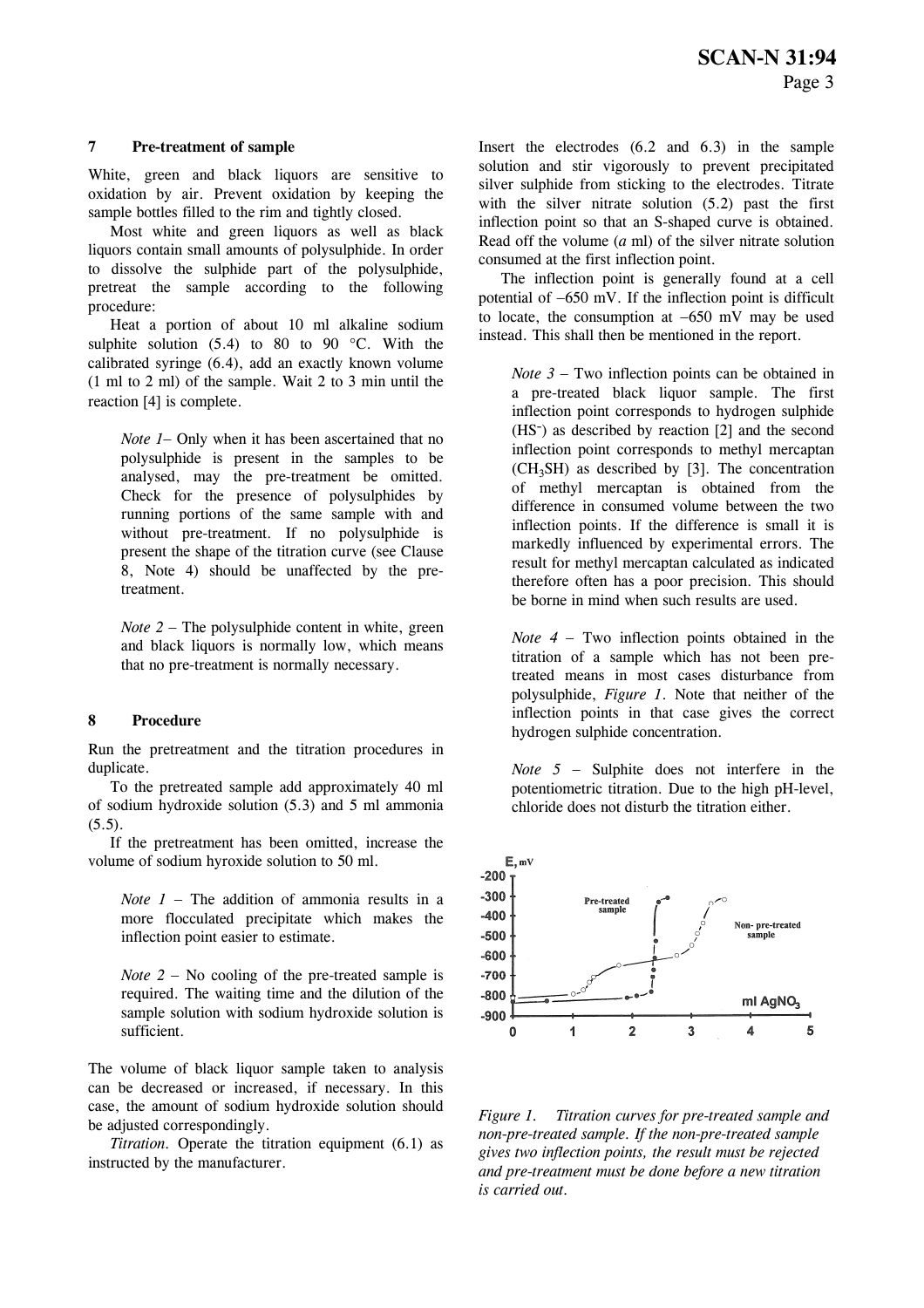Page 4

9.1 Calculate the HS--concentration in moles per litre from the equation:

$$
X_1 = \frac{C \times a}{2 V}
$$

where

- $X_1$  is the HS<sup>-</sup>-ion content of the sample, in mol per litre;
- *C* is the concentration of the silver nitrate solution (5.2), in mol per litre;
- *a* is the volume of the silver nitrate solution consumed at the first inflection point, in millilitres;
- *V* is the volume of the original sample taken, in millilitres.

Calculate the mean value of the parallel determinations and report the result to three decimal places.

9.2 Calculate the HS<sup>-</sup>-ion content in grams of values.

 $X_2 = 32 X_1$ 

where

- $X_2$  is the HS<sup>-</sup>-content of the sample, in grams of sulphur per litre;
- 32 is the relative atomic mass of S.

Calculate the mean value of the two parallel determinations and report the result to two decimal places. The result of the parallel determinations should not deviate by more than 5 % from their mean.

## **10 Report**

The test report shall include reference to this SCANtest Standard and the following particulars:

- a) date and place of testing;
- b) precise identification of the sample;
- c) if relevant, a statement that the pre-treatment has been omitted; **12 Bibliography** d) if relevant, a statement that the −650 mV cell
- potential has been used to identify the endpoint of the titration;
- 
- f) any departure from the standard procedure and any other circumstances that may have affected the result.

## **11 Precision**

**9 Calculation** 11.1 *Repeatability*. One laboratory tested one white liquor, one green liquor and two different black liquors. Ten parallel determinations were made in each case. The results were as follows:

| Sample         | $c$ (HS <sup>-</sup> ) at the 1st<br>inflection point |                | $c$ (HS <sup>-</sup> ) at -650 mV<br>cell potential |         |
|----------------|-------------------------------------------------------|----------------|-----------------------------------------------------|---------|
|                | mean<br>mol/l                                         | <b>CV</b><br>% | mean<br>mol/l                                       | CV<br>% |
| White liquor   | 0,766                                                 | 0,16           | 0,765                                               | 0,12    |
| Green liquor   | 0.740                                                 | 0.06           | 0,740                                               | 0,05    |
| Black liquor 1 | 0.034                                                 | 0.62           | 0,033                                               | 1,29    |
| Black liquor 2 | 0.151                                                 | 0.68           | 0,151                                               | 0,55    |

CV is the coefficient of variation calculated from the mean

sulphur per litre according to the equation: 11.2 *Reproducibility*. One white liquor, one green liquor and four black liquors were analysed in five laboratories. The results were as follows:

| Sample         | $c$ (HS <sup>-</sup> ) at the 1st<br>inflection point |         |  |
|----------------|-------------------------------------------------------|---------|--|
|                | mean<br>mol/l                                         | CV<br>% |  |
| White liquor   | 0,761                                                 | 1,4     |  |
| Green liquor   | 0,733                                                 | 1,2     |  |
| Black liquor 1 | 0,051                                                 | 4,7     |  |
| Black liquor 2 | 0,050                                                 | 8,8     |  |
| Black liquor 3 | 0,218                                                 | 1,6     |  |
| Black liquor 4 | 0,198                                                 | 3,7     |  |

Tappi T 625 cm-85 - Analysis of soda and sulfate black liquor

e) the test result; Chiu, S-t and Paszner, L. - Potentiometric titration of sodium sulphide and methyl mercaptan in sulphate pulping black liquors, Analytical Chemistry *47* (1975): 12, 1910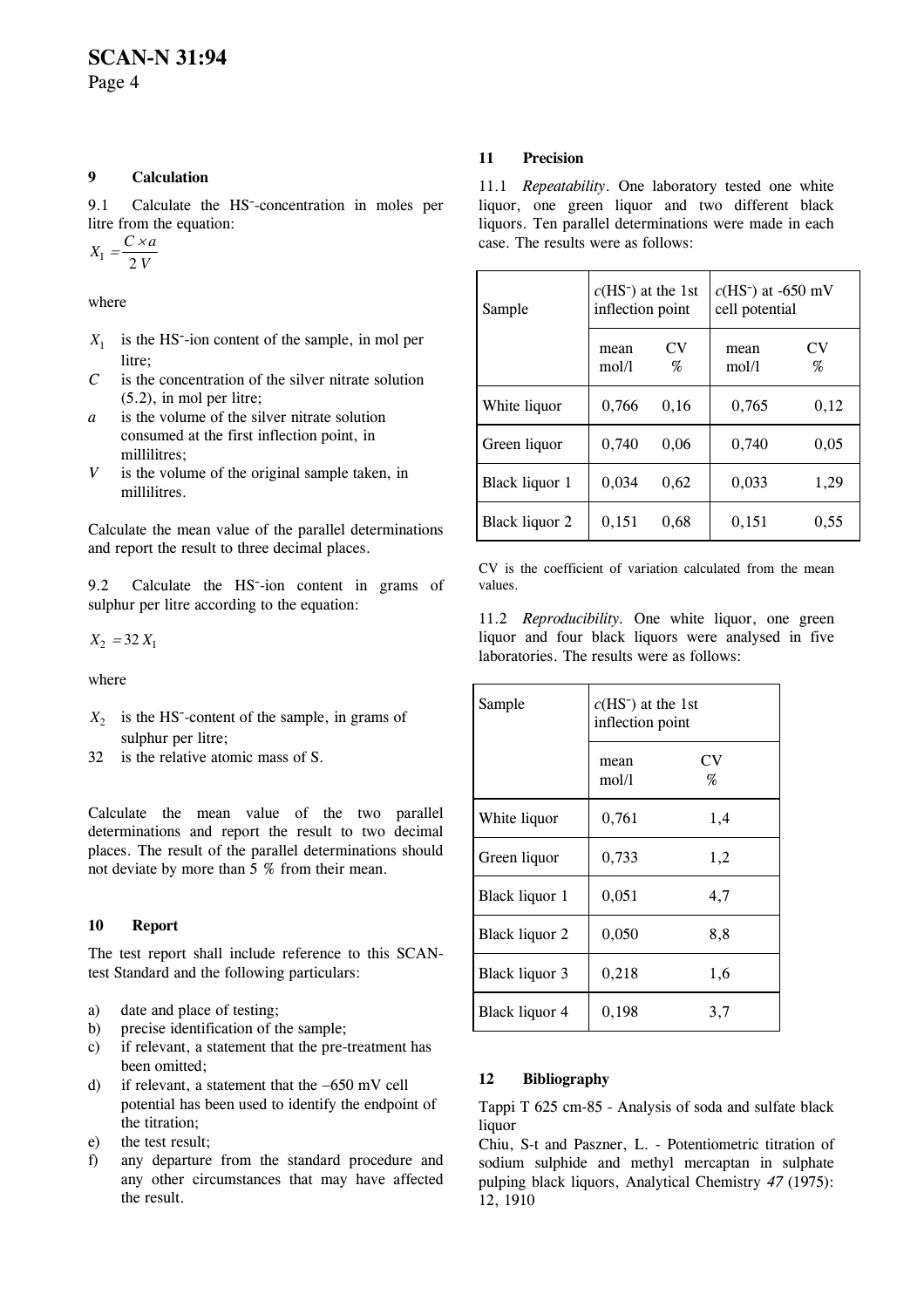## **Annex** −

# **Comparison between potentiometric titration methods**

The white, green and black liquors used in the reproducibility study, were also analysed by five laboratories using potentiometric titration with tetrachloromercurate solution. The results were as follows:

(The results obtained using silver nitrate are shown for comparison):

| Sample         | Titration with<br>tetrachloromercurate<br>$c(HS-)$ at the 1st inflection point |          | Titration with silver nitrate<br>$c$ (HS <sup>-</sup> ) at the 1st inflection point |                |
|----------------|--------------------------------------------------------------------------------|----------|-------------------------------------------------------------------------------------|----------------|
|                | mean<br>mol/l                                                                  | CV.<br>% | mean<br>mol/l                                                                       | <b>CV</b><br>% |
| White liquor   | 0,753                                                                          | 1,7      | 0,761                                                                               | 1,4            |
| Green liquor   | 0,727                                                                          | 1,5      | 0,733                                                                               | 1,2            |
| Black liquor 1 | 0,054                                                                          | 6,2      | 0,051                                                                               | 4,7            |
| Black liquor 2 | 0,054                                                                          | 10,5     | 0,050                                                                               | 8,8            |
| Black liquor 3 | 0,215                                                                          | 3,0      | 0,218                                                                               | 1,6            |
| Black liquor 4 | 0,198                                                                          | 3,4      | 0,198                                                                               | 3,7            |

CV is the coefficient of variation calculated from the mean values.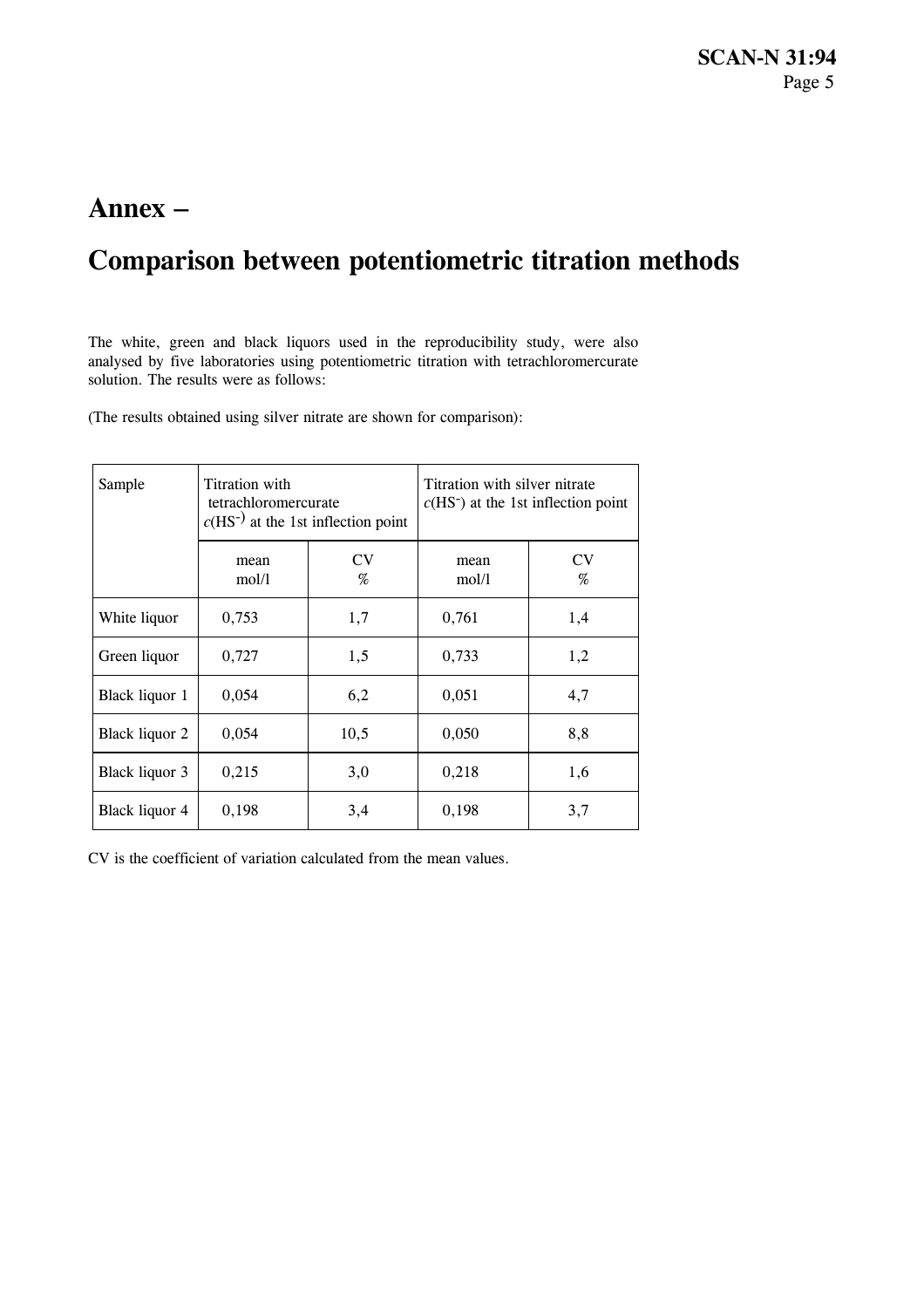**SCAN-N 31:94**  Page 6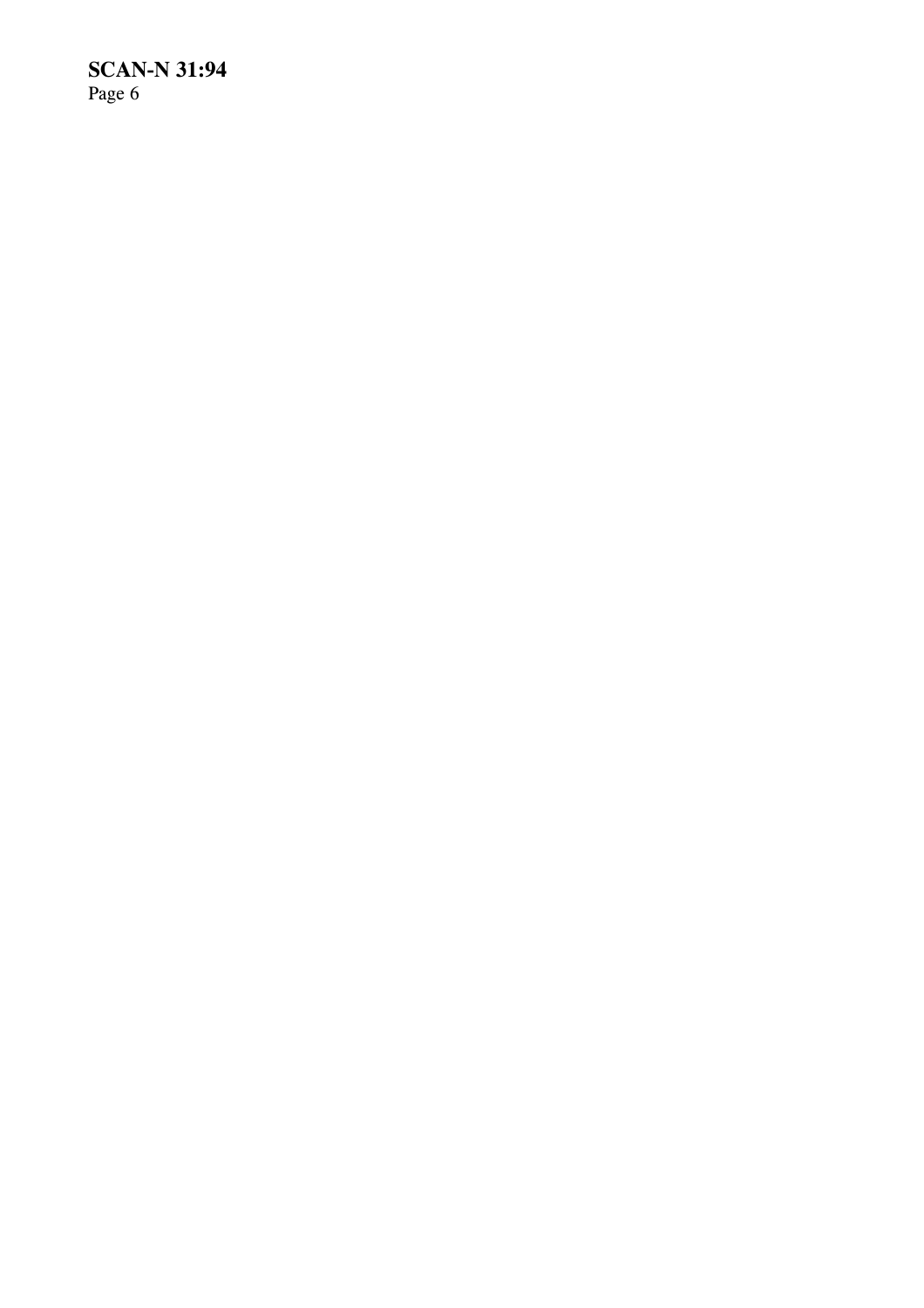**SCAN-N 31:94** Page 7